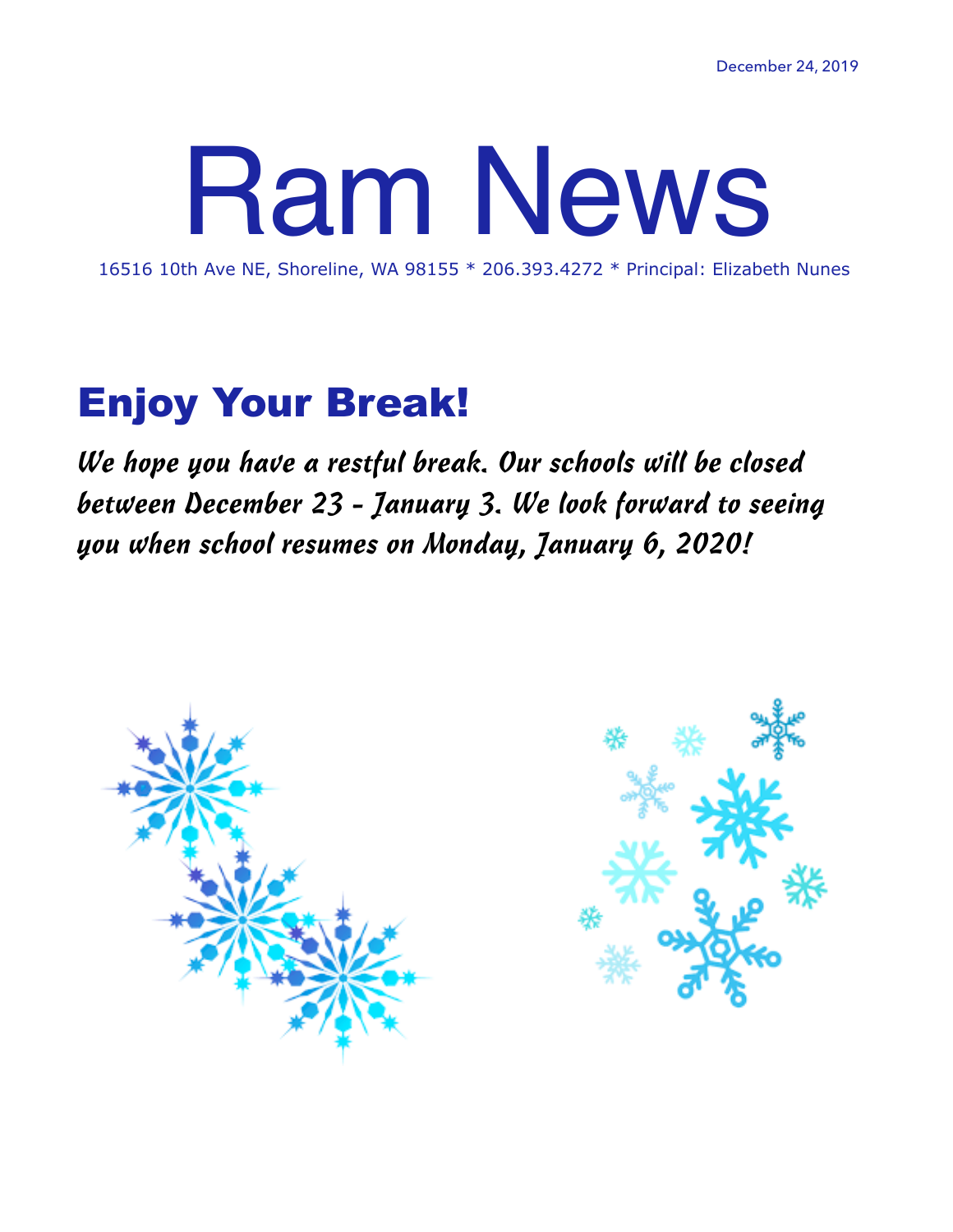# **CALENDAR OF EVENTS**

#### **DECEMBER**

NO SCHOOL - WINTER BREAK  $23 - 31$ 

#### **JANUARY**

- $1 3$ NO SCHOOL - WINTER BREAK
- 6 **School Resumes**
- 8 Early Release @ 1:20
- 10 PTA Family Movie Night 6-8pm
- 15 Early Release @ 1:20
- NO SCHOOL Martin Luther King, Jr. Day 20
- 22 NO EARLY RELEASE TODAY - Students will be dismissed at 3:00 pm
- Kinderfest 10am-12pm, Shoreline Center, Shoreline Room, 18560 1st Ave 25
- NO EARLY RELEASE TODAY Students will be dismissed at 3:00 pm 29
- $31$ NO SCHOOL - Non-Student Work Day



## **Registration for Highly Capable is Now Open**

Are you interested in having your grade 1-6 student assessed for highly capable services for next year? Shoreline is offering testing for HiCap eligibility in January 2020 for any student not previously screened or tested during the 2019-2020 school year. Please note: All Shoreline Kindergarten and 2nd grade students are screened for highly capable program eligibility in the fall. These students DO NOT need to register for testing. Registration will close on December 20, 2019 at 4pm. No late registrations will be accepted.

For more information or to register on-line, please visit www.shorelineschools.org/Domain/90. You may also contact the HiCap program office at 206-393-4771.



### **Family Movie Night!**

Our PTA Movie Night is scheduled for Friday, January 10, 2020. More information will be coming soon.